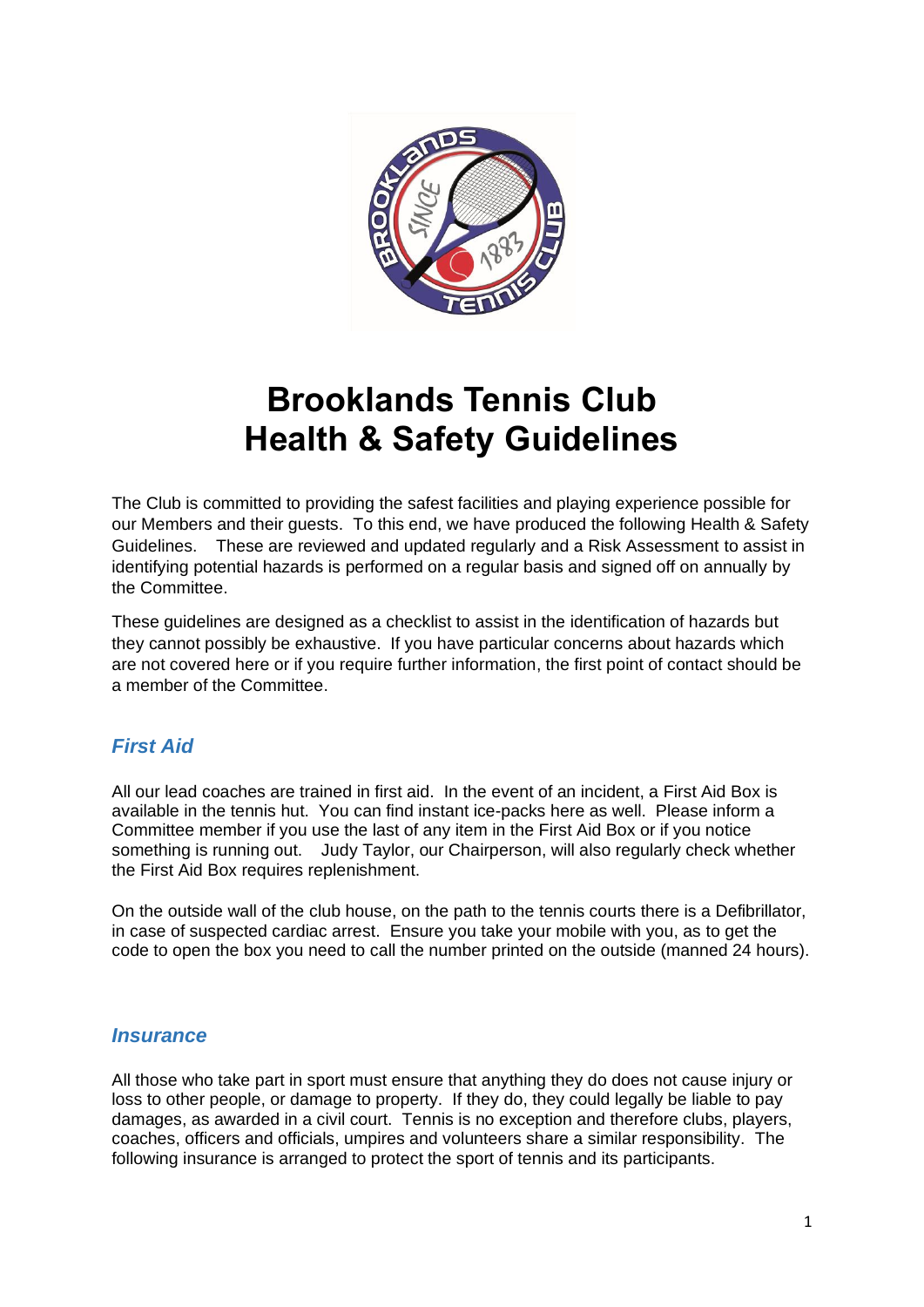#### *Civil Liability Insurance*

All Brooklands Tennis Club members are covered by the LTA liability insurance scheme (or comparable cover). The LTA Liability Insurance includes cover for public liability, up to £60m, including professional indemnity of up to £10m for any one occurrence. Civil Liability provides protection for a wide range of activities.

### *Accident Book*

An Accident Book is provided in the tennis hut. If you are unable to access the book in the hut, please inform a Committee member as soon as possible after the event.

If the matter giving concern appears to be more serious in nature or is an emergency, then **please contact the appropriate emergency service or services immediately by dialing 999** and providing them with the name and address of the Club :- Brooklands Tennis Club, Whitehall Road, Sale, Cheshire, M33 3NL.

Coaches are required to have readily available access to mobile phones and in the event of a serious accident, an ambulance should be called immediately. In the event of an emergency a telephone is also available in the sports clubhouse.

The Reporting of Injuries, Diseases and Dangerous Occurrences Regulations 1995 requires an accident report to the enforcing authority, where a member of the public sustains an injury resulting from possible errors on behalf of the place to play, if this results in them attending hospital on the day of the incident. The report can be made via the Incident Contact Centre (ICC), details at the end of this document, or by other means.

Should any incident occur which might lead to an insurance claim, all details must be noted down in the Accident Book. This should include date, time, details of person(s) concerned and witnesses, nature of injury and a brief description of circumstances. A committee member should also be notified without delay. Details of incidents involving members of visiting teams from LTA affiliated clubs should also be entered so that there is some supporting evidence should the injured party wish to claim on their own club's LTA insurance.

#### *Courts and External facilities*

The Club ensures that its courts and public areas surrounding the courts, equipment, etc. are properly maintained to the correct standards and that, where required, relevant safety certificates are issued. This includes

- Ensuring the court areas and equipment are fit and sound for activity and suitable for applicable age group/ability
- Carrying out assessments regarding the safety of different playing and pedestrian surfaces during different weather conditions
- Ensuring the area and surroundings are safe and free from obstacles, e.g. potholes or trip hazards
- Separate vehicle and pedestrian access
- Emergency vehicles having the ability to access the facilities
- Secure fencing surrounding the courts
- Floodlight posts designed to prevent climbing
- Floodlight checking for electrical safety on a regular basis